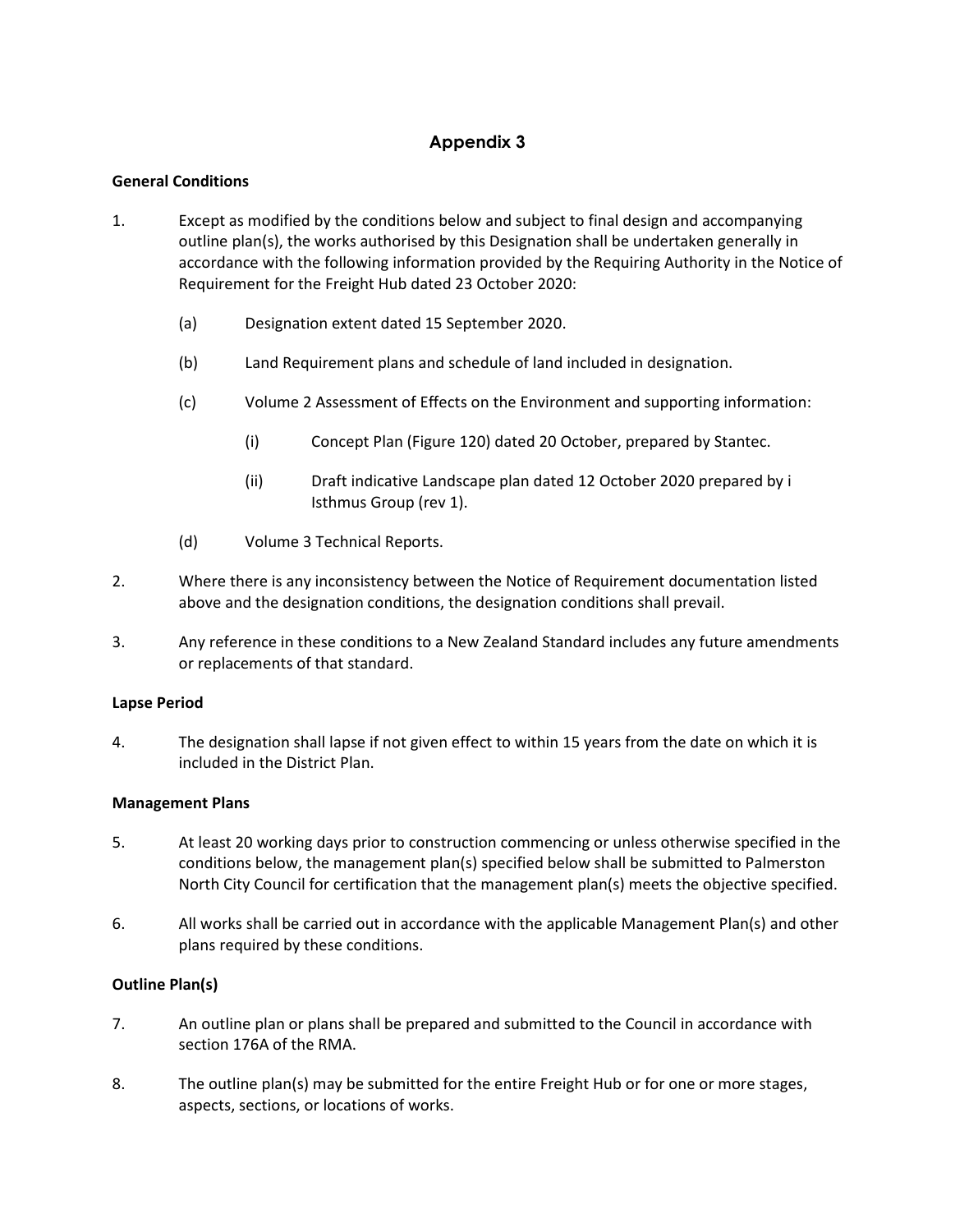- <span id="page-1-0"></span>9. The outline plan(s) shall include any relevant management plan for the particular design or construction matters being addressed in the outline plan. The following must be included in an outline plan or plans (as relevant to the particular design or construction matters being addressed):
	- (a) Construction Management Plan
	- (b) Construction Traffic Management Plan
	- (c) Construction Noise and Vibration Management Plan
	- (d) Landscape Plan
	- (e) Construction Engagement Plan
	- (f) Stormwater Design Report
	- (g) Stormwater Management and Monitoring Plan
	- (h) Road Network Integration Plan
	- (i) Operational Noise and Vibration Management Plan
- 10. The documents and plans referred to in conditio[n 9](#page-1-0) above may be amended to provide updated information or reflect changes in design, construction methods or the management of effects without the need for a further outline plan where:
	- (a) amendment proposed is provided in writing to the Palmerston North City Council; and
	- (b) amendment is in general accordance with the original document or plan, or the amendment is to give effect to an amendment required under another statutory approval.

### **Communication and Engagement**

### Community Liaison Forum

- 11. Prior to the commencement of construction, the Requiring Authority shall establish and maintain a Community Liaison Forum.
- 12. The purpose of the Community Liaison Forum is to provide a platform through which the Requiring Authority can provide information to, and receive feedback, from the community.
- 13. The Requiring Authority shall determine the type of platform and frequency of updates to the community which shall be at least every six months during construction and 12 months during operation.
- 14. The Requiring Authority shall ensure that the platform provides opportunities for the community to provide feedback.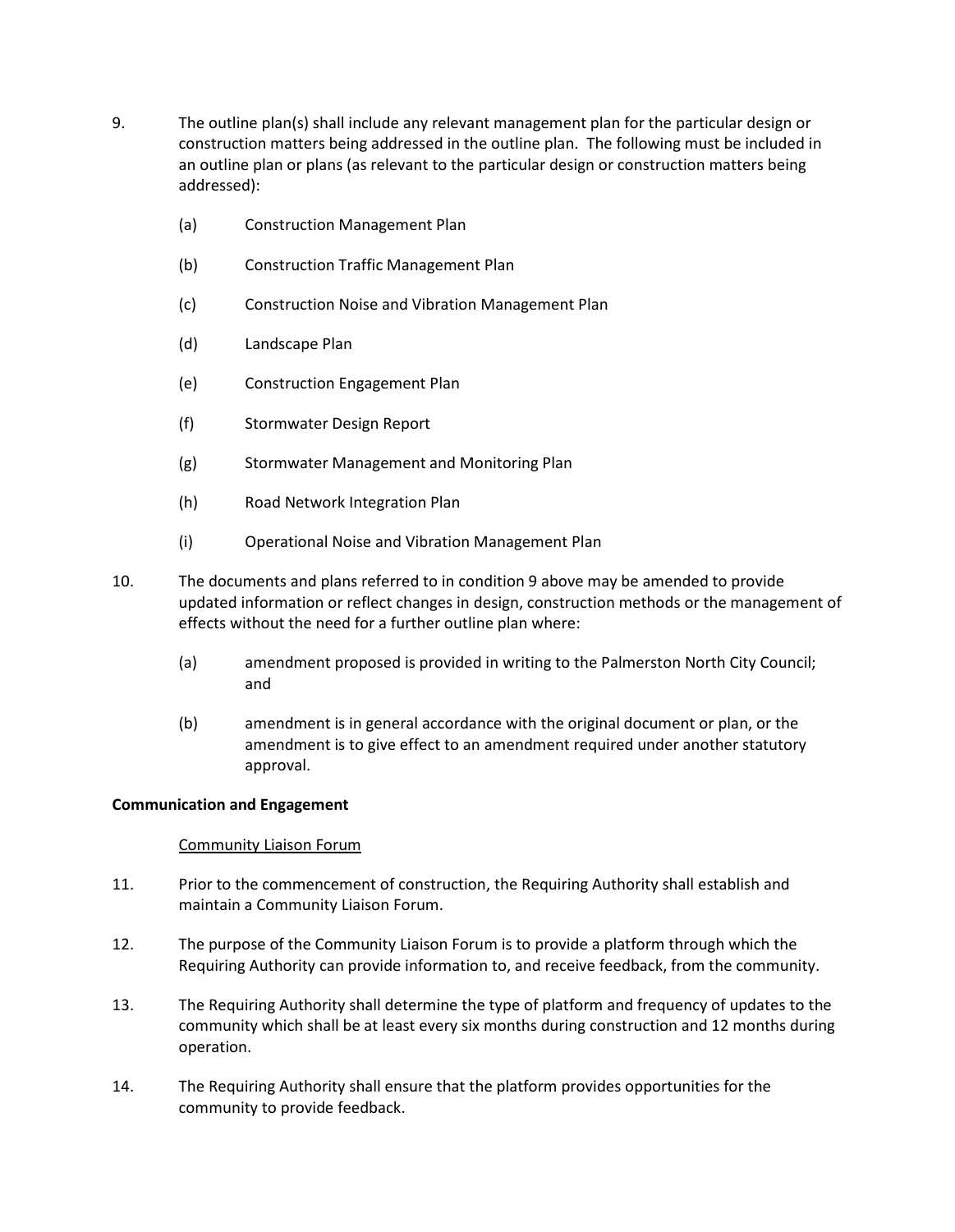### Community Liaison Person

- <span id="page-2-0"></span>15. Within 12 months of the **[date the NoR is confirmed]** and until at least 12 months after the Freight Hub commences operation, the Requiring Authority shall appoint a Community Liaison Person as the point of contact for the community.
- 16. The Requiring Authority shall make the contact details of the Community Liaison Person available to the community.

### Construction Engagement Plan

- 17. Prior to the commencement of construction, the Requiring Authority shall prepare a Construction Engagement Plan and implement the plan for the duration of construction.
- 18. The objective of the Construction Engagement Plan shall be to outline a process to ensure that the community is provided with construction information prior to the commencement of construction and to ensure the ongoing provision of information during construction.
- 19. The Construction Engagement Plan shall include:
	- (a) Contact details of the Community Liaison Person appointed pursuant to conditio[n 15.](#page-2-0)
	- (b) A process for identifying the parties that will be communicated with, and the methods of communication.
	- (c) Information on and the methods for communicating the following:
		- (i) likely construction works and programme;
		- (ii) hours of construction where these are outside of normal working hours or on weekends or public holidays, including night-time heavy vehicle movements;
		- (iii) routes for construction vehicles, including vehicle movements and types (ie light or heavy vehicles);
		- (iv) any temporary traffic management measures, including changes to pedestrian and cycling routes, public transport and school bus routes and the reinstatement of those routes;
		- (v) progress of any construction works against key project milestones and completion dates; and
		- (vi) the Construction Traffic Management Plan developed pursuant to condition [48.](#page-7-0)

### Complaints Register

20. The Requiring Authority, at all times during construction, shall maintain a register of any complaints received in relation to adverse effects of the construction of the Freight Hub.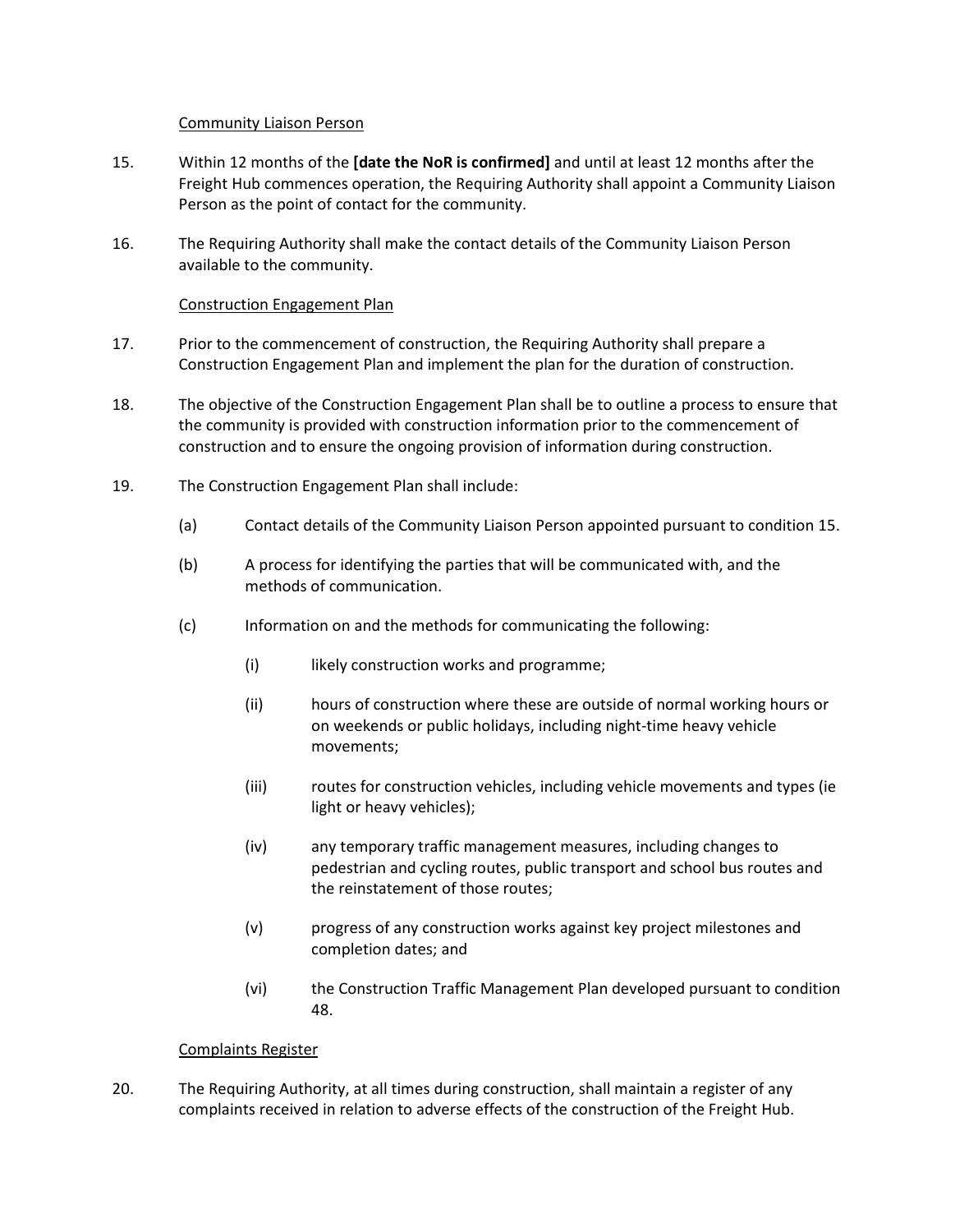- 21. The register must include:
	- (a) the name and contact details of the complainant;
	- (b) the nature and details of the complaint; and
	- (c) measures taken by the Requiring Authority to respond to the complaint.
- 22. This complaints register shall be made available to Palmerston North City Council upon request.

#### **Mana Whenua**

#### Mana Whenua Values

- 23. Prior to the commencement of construction, the Requiring Authority shall prepare a Mana Whenua Engagement Framework.
- 24. The objective of the Mana Whenua Engagement Framework is to recognise and provide for mana whenua values in the area affected by the Freight Hub, to develop mechanisms to avoid or mitigate effects on mana whenua values through the implementation of agreed monitoring and mitigation measures and provide opportunities for expression of those values through design.
- 25. The Requiring Authority shall engage with mana whenua to develop the contents of the Mana Whenua Engagement Framework, which may include:
	- (a) roles and responsibilities of mana whenua, including in relation to design and development of the Freight Hub;
	- (b) involvement in preparation of management plans;
	- (c) monitoring activities to be undertaken;
	- (d) involvement in developing and partaking in accidental discovery protocols;
	- (e) site dedication protocols; and
	- (f) opportunities for the expression of mana whenua values in the design and development of the Freight Hub.

### **Archaeology**

- 26. The Requiring Authority shall ensure that where any land disturbing works occur in an area of the Designation which is not subject to an archaeological authority under the Heritage New Zealand Pouhere Taonga Act 2014, an accidental discovery protocol is in place.
- 27. The accidental discovery protocol shall be prepared in collaboration with mana whenua and shall include: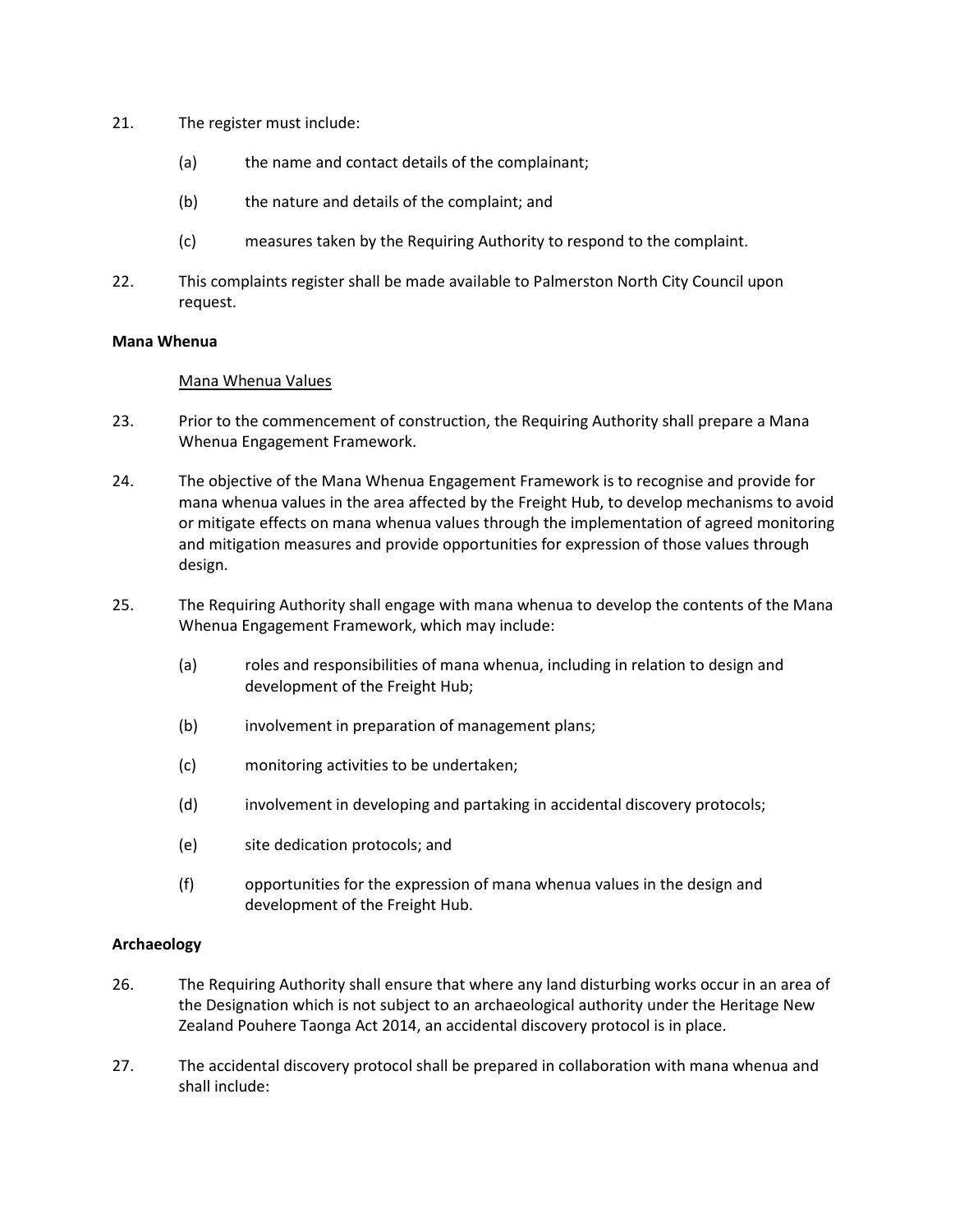- (a) specific procedures in the event that kōiwi tangata or taonga are discovered; and
- (b) activities that must be undertaken before construction activities in the vicinity of a discovery may recommence, including appropriate tikanga, recording, recovery of artifacts, and engagement.

### **Stormwater**

### Stormwater modelling

- 28. The Requiring Authority shall prepare and submit a Stormwater Design Report with the first outline plan to Palmerston North City Council containing details of the stormwater detention ponds.
- 29. The Stormwater Design Report shall be prepared by a suitably qualified and experienced person.
- 30. The purpose of the Stormwater Design Report is to confirm the sizing (volume) of the stormwater detention ponds sufficient to mitigate the potential downstream flooding effects as a result of any increased stormwater runoff from the Freight Hub and/or the loss of flood plain storage as a result of the site formation.
- 31. The Stormwater Design Report shall:
	- (a) outline the results of hydraulic modelling of the Mangaone Stream Catchment as affected by the Freight Hub; and
	- (b) confirm the appropriate size of the stormwater ponds.

#### Stormwater Management and Monitoring Plan

- 32. Prior to commencement of construction, the Requiring Authority shall prepare and implement a Stormwater Management and Monitoring Plan.
- 33. The objective of the Stormwater Management and Monitoring Plan is to outline the design features for the effective operation of the stormwater system and the methods for the monitoring and maintenance of the stormwater system.
- 34. The Stormwater Management and Monitoring Plan shall be prepared by a suitably qualified and experienced person.
- 35. The Stormwater Management and Monitoring Plan shall include:
	- (a) design measures to assist with achieving hydraulic neutrality and methods to assist with water treatment and contaminant removal utilising natural systems including retention areas, permeable surfaces, wetland/swales and appropriate vegetation;
	- (b) the methods that will be used for the operation and maintenance of the stormwater management system to ensure its successful long-term performance, including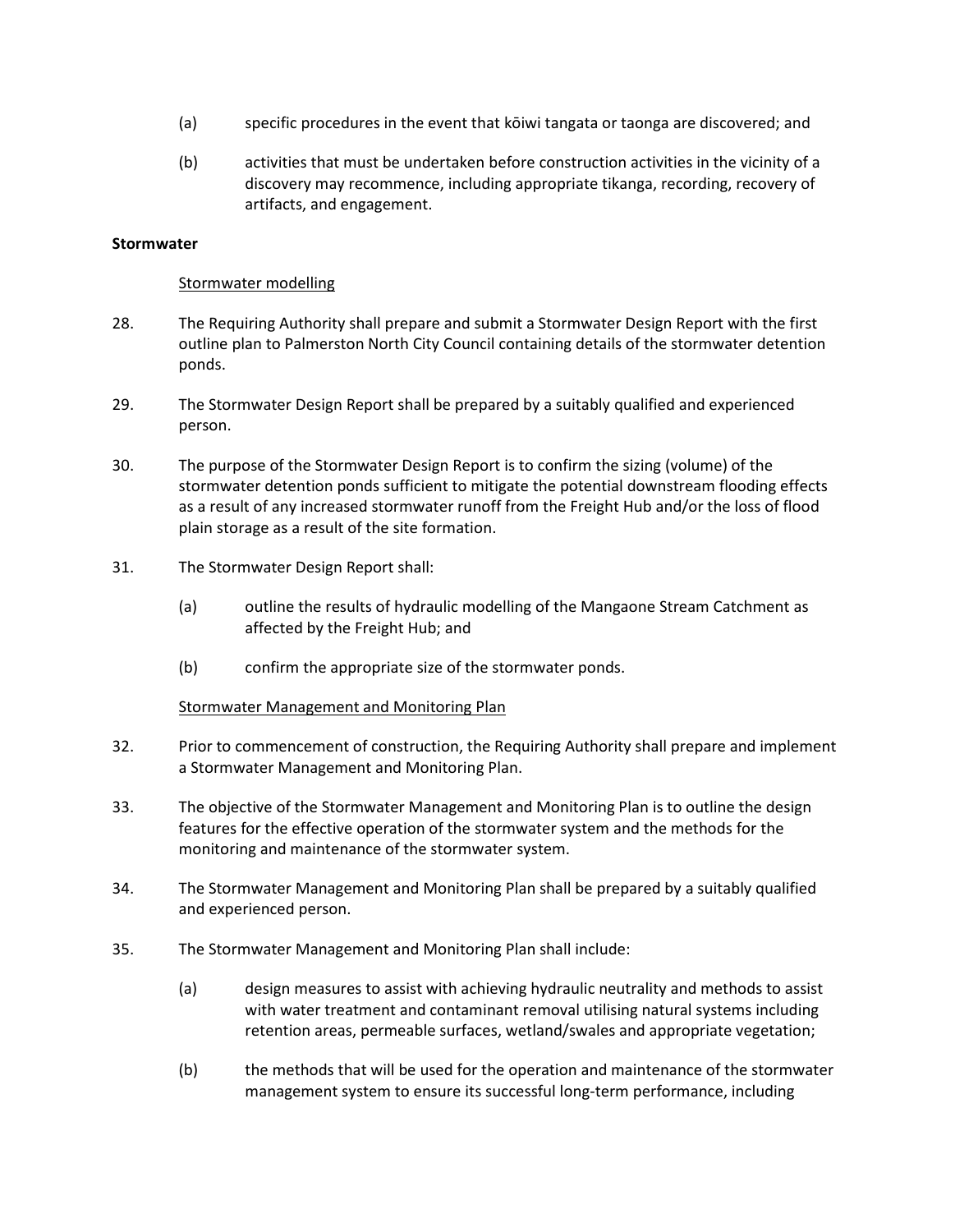sediment removal, clearance of debris, replacement of vegetation, and training of operators; and

(c) details of the location and operation of any emergency spillway.

### **Level Crossing Safety Impact Assessment**

- 36. At least 12 months prior to construction commencing, the Requiring Authority shall commission Level Crossing Safety Impact Assessments for:
	- (a) the Campbell Road/Kairanga Bunnythorpe Road level crossing; and
	- (b) the Waughs Road/Campbell Road level crossing.
- 37. The Requiring Authority will engage with Palmerston North City Council to determine how to appropriately allocate implementation responsibilities in relation to the recommendations in each Level Crossing Safety Impact Assessment.

# **Road Network Integration Plan**

- 38. At least 12 months prior to construction commencing, the Requiring Authority shall prepare a Roading Network Integration Plan.
- 39. The objective of the Roading Network Integration Plan is to ensure that the roading network for the Freight Hub is appropriately managed and integrated with the wider transport network.
- 40. The Roading Network Integration Plan shall include:
	- (a) the timing for the closure of and/or the legal stopping of any relevant roads;
	- (b) details of the location and timing of any access, roads, and intersection upgrades required for the establishment and the operation of the Freight Hub;
	- (c) the timing for the closure of any level crossings;
	- (d) the proposed speed limits for any new roads and changes to speed limits for existing roads;
	- (e) the location and timing of any pedestrian walkways, cycleways and public transport facilities, including relocation of the Bunnythorpe Bus stop;
	- (f) the location and timing of confirmed and funded upgrades or additions to the wider transport network and identification of opportunities for that wider transport network to integrate with any roading connections required for the operation of the Freight Hub; and
	- (g) details of the feedback provided by Palmerston North City Council and Waka Kotahi the NZ Transport Agency and how this has been incorporated into the Road Network Integration Plan.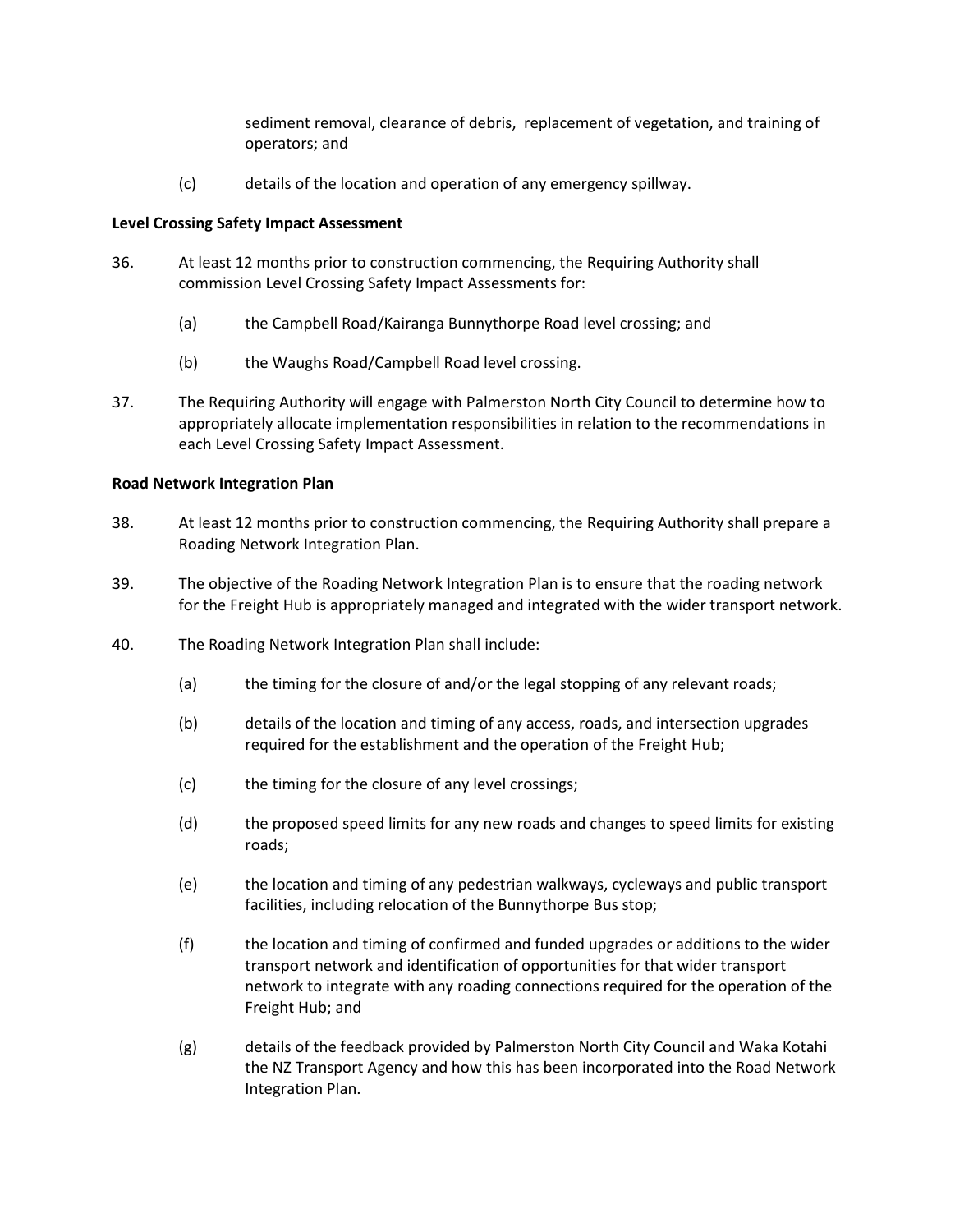### **Landscape Plan**

- 41. Prior to commencement of construction, the Requiring Authority shall prepare a Landscape Plan.
- 42. The objective of the Landscape Plan is to outline the landscape measures to be incorporated into the Freight Hub design, to manage potential adverse effects of the Freight Hub on landscape, visual amenity and natural character.
- 43. The Landscape Plan shall be prepared by a suitably qualified and experienced person.
- 44. The Landscape Plan shall include:
	- (a) the location and types of proposed landscape and visual amenity plantings, including planting of stormwater detention ponds, stream and riparian margins, cut faces, fill batters, and to integrate the built forms of the Freight Hub into the surrounding environment;
	- (b) the location of proposed noise mitigation structures, including vertical noise barriers and bunds and associated planting;
	- (c) proposed timing for any landscape or visual amenity planting; and
	- (d) the process and programme for maintaining any landscape or visual amenity planting.

#### **Construction**

#### Construction Management Plan

- 45. Prior to commencement of the construction, the Requiring Authority shall prepare a Construction Management Plan, and implement the plan for the duration of construction.
- 46. The objective of the Construction Management Plan is to outline measures for managing construction related effects.
- 47. The Construction Management Plan shall include:
	- (a) a construction programme, including any seasonal timings for works;
	- (b) a detailed site layout;
	- (c) the design and management specifications for all earthworks on-site, including disposal sites and their location;
	- (d) measures to be implemented to minimise dust from construction and related earthworks;
	- (e) the design of temporary lighting for enabling and construction works and construction support areas;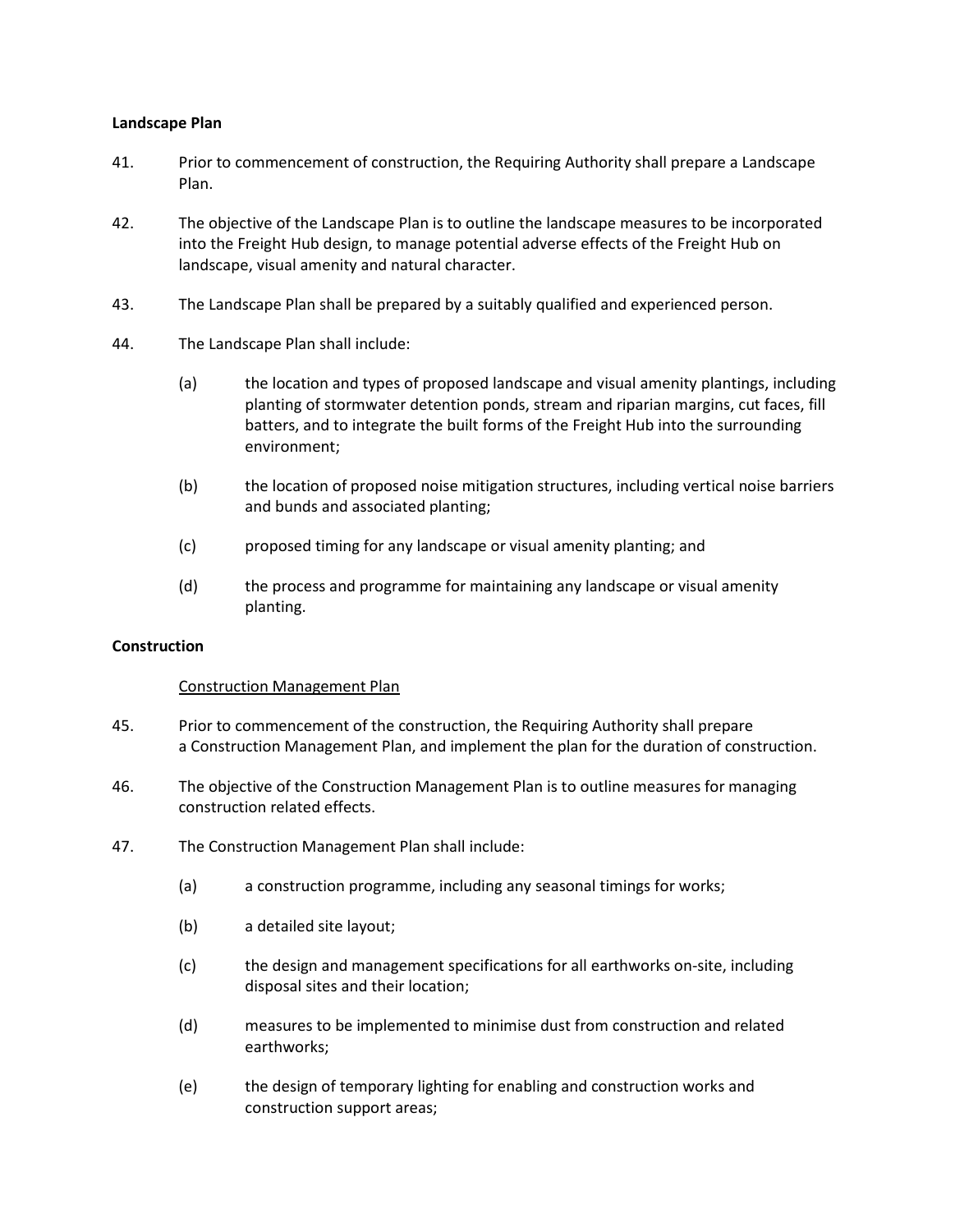- (f) details on the timing of the installation of screening and planting and opportunities where this can be undertaken prior to works commencing;
- (g) the approach to the management of construction waste;
- (h) the accidental discovery protocol adopted by the Requiring Authority;
- (i) a description of training requirements for all site personnel (including employees, subcontractors and visitors) including details of briefings for employees and subcontractors about the accidental discovery protocol adopted by the Requiring Authority;
- (j) environmental incident and emergency management procedures; and
- (k) contact numbers for key construction staff, and staff responsible for any monitoring requirements.

### Construction Traffic Management Plan

- <span id="page-7-0"></span>48. Prior to the commencement of construction, the Requiring Authority shall prepare a Construction Traffic Management Plan, and implement the plan for the duration of construction.
- 49. The objective of the Construction Traffic Management Plan is to outline the methods that will be undertaken to minimise adverse effects of construction works on the property access, traffic safety and efficiency.
- 50. The Construction Traffic Management Plan shall be prepared by a suitably qualified and experienced person.
- 51. The Construction Traffic Management Plan shall:
	- (a) identify safe site access routes and access points for heavy vehicles;
	- (b) identify opportunities to use the rail network to minimise effects on the roading network where practicable;
	- (c) detail measures to provide vehicle access to private and adjacent properties;
	- (d) methods to manage local and network wide effects of the construction, including temporary traffic management measures, such as traffic detours including for public transport and school bus routes and temporary speed limits;
	- (e) provide details for measures to maintain safe pedestrian and cyclist access movements in the vicinity of the site;
	- (f) provide details for any new permanent accesses to be formed at the earliest practical opportunity to limit the adverse effects of construction and severance;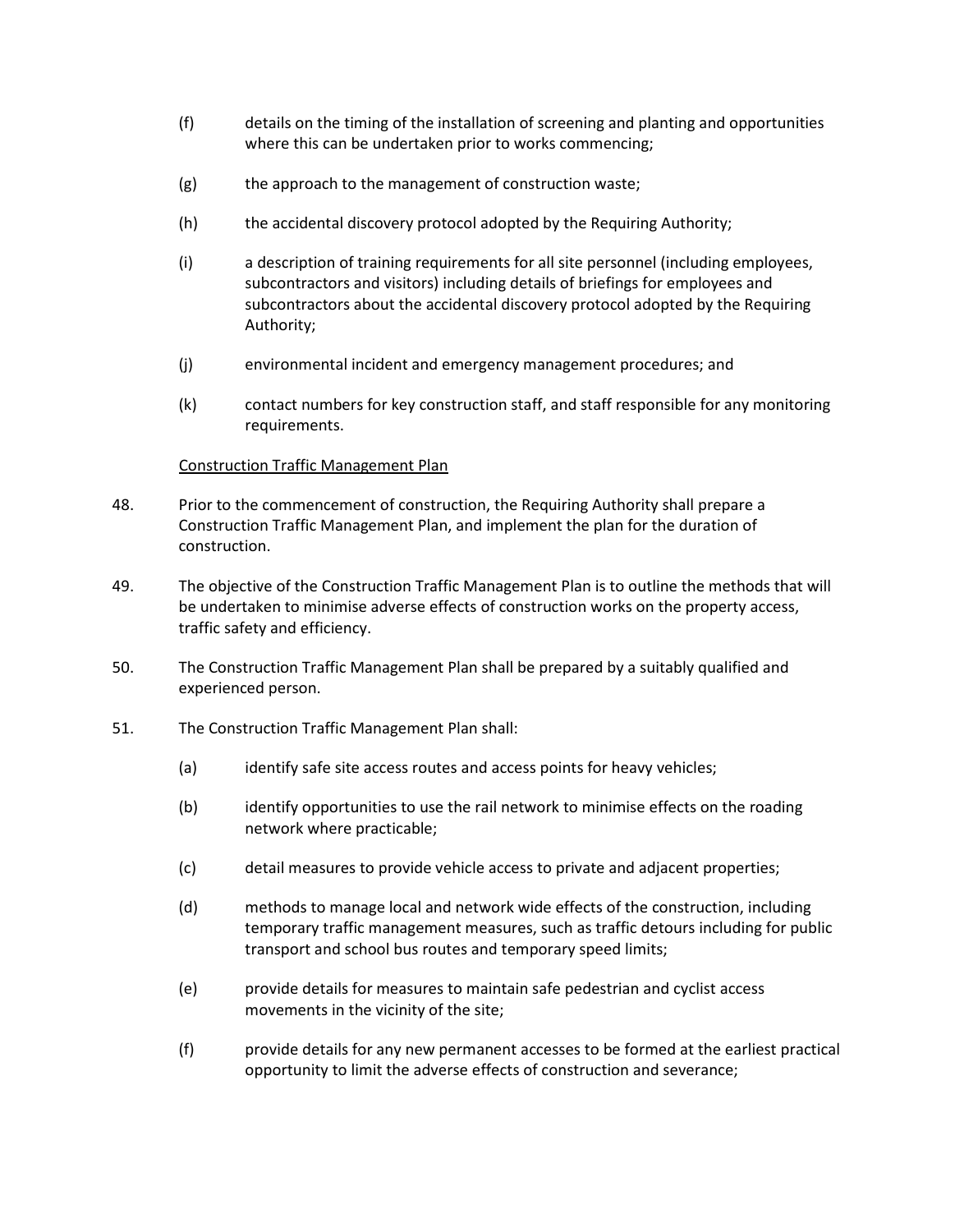- (g) provide measures for the management of fine material loads (e.g. covers) and the timely removal of any material deposited or spilled on public roads; and
- (h) provide a process for preparing a traffic management communications plan.

### Construction Noise and Vibration Management Plan

- 52. Prior to the commencement of construction, the Requiring Authority shall prepare a Construction Noise and Vibration Management Plan, and implement the plan for the duration of construction.
- 53. The objective of the Construction Noise and Vibration Management Plan is to demonstrate how compliance with the following will be achieved for the duration of construction of the Freight Hub, where applicable to the relevant works:
	- (a) NZS 6803:1999 Acoustics Construction Noise; or
	- (b) Waka Kotahi, State Highway Construction and Maintenance Noise and Vibration Guide, 2019.
- 54. The Construction Noise and Vibration Management Plan shall be prepared by a suitably qualified and experienced person.
- 55. The Construction Noise and Vibration Management Plan shall include:
	- (a) a description of the projected construction noise and vibration levels;
	- (b) a description of the construction works and processes;
	- (c) a description of anticipated equipment and any noise or vibration suppression devices;
	- (d) the hours of operation, including times and days when activities causing noise and/or vibration would occur;
	- (e) identification of dwellings and projected noise and vibration levels for those dwellings;
	- (f) methods and frequency for monitoring and reporting on construction noise and vibration; and
	- (g) construction equipment operator training procedures and expected construction site behaviours.

### **Operational Lighting**

56. Prior to the commencement of construction of the Freight Hub, the Requiring Authority shall prepare a Lighting Design Plan.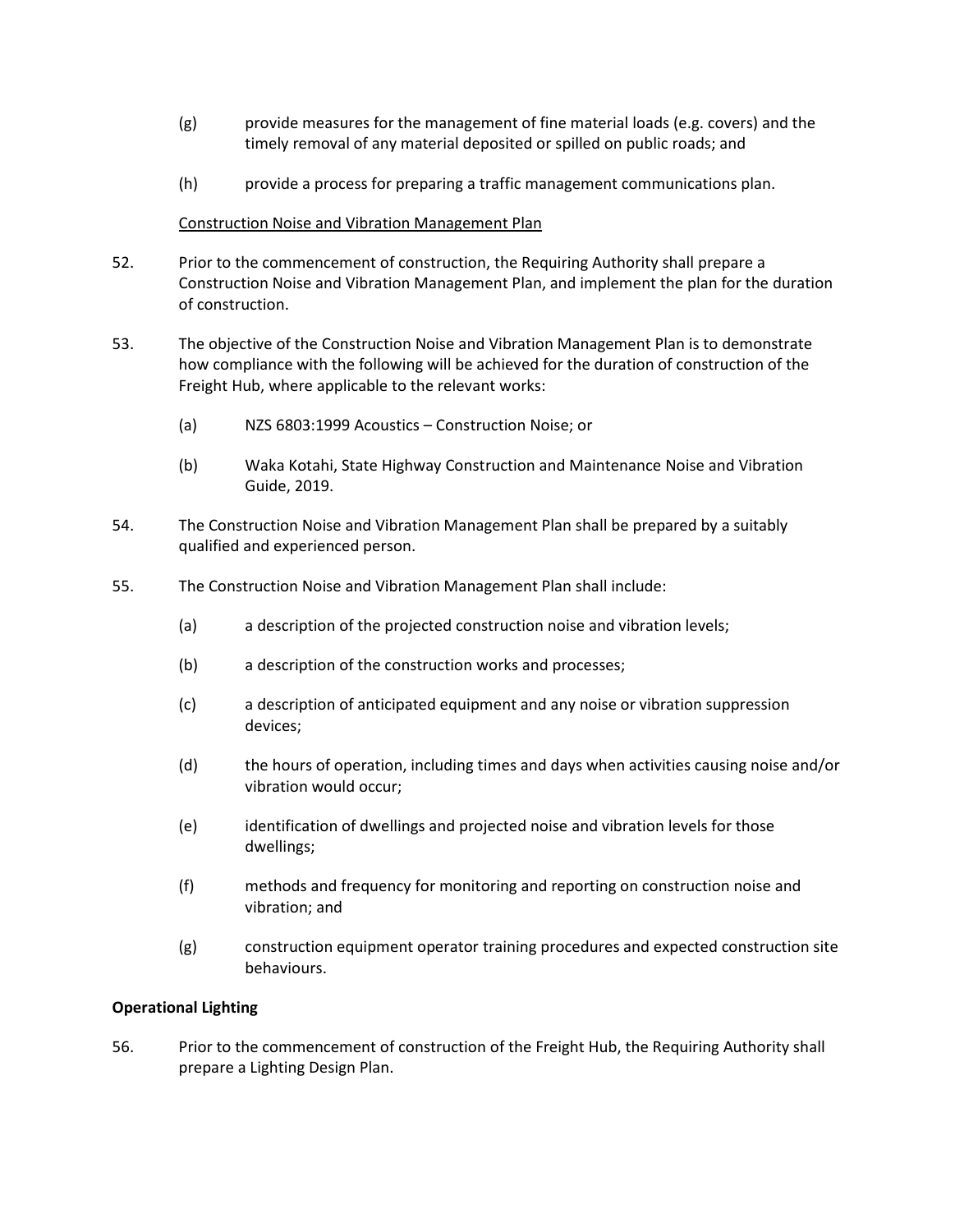- 57. The objective of the Lighting Design Plan is to demonstrate how the lighting for the outdoor operational areas, internal access roads, and car parks of the Freight Hub will be designed to manage glare from the operation of the Freight Hub, and to comply with R12A.4.1(f) of the District Plan.
- 58. The Lighting Design Plan shall include:
	- (a) the lighting standards to be complied with;
	- (b) the projected light spill or glare calculations; and
	- (c) the proposed locations and design for lighting structures, including any measures to reduce potential adverse visual amenity effects.

### **Operational Noise and Vibration**

- 59. The Requiring Authority shall prepare and implement an Operational Noise and Vibration Management Plan.
- 60. The objective of the Operational Noise and Vibration Management Plan is to detail mitigation and ongoing measures to control noise and vibration effects from the operation of the Freight Hub.
- 61. The Operational Noise and Vibration Management Plan shall be prepared by a suitably qualified and experienced person.
- 62. The Operational Noise and Vibration Management Plan shall outline:
	- (a) the noise and vibration limits within which activities within the Freight Hub must operate;
	- (b) the details and location of any noise mitigation structures required to manage the noise and vibration effects;
	- (c) the process for undertaking noise modelling and monitoring;
	- (d) the location of permanent noise monitors which shall include one in the northern area and one in the eastern area of the Freight Hub; and
	- (e) site noise management measures including operation of machinery and equipment in a manner to avoid unreasonable noise.
- 63. The Requiring Authority shall make the current version of the Operational Noise and Vibration Management Plan publicly available.
- 64. The Requiring Authority shall review the Operational Noise and Vibration Management Plan:
	- (a) annually; and